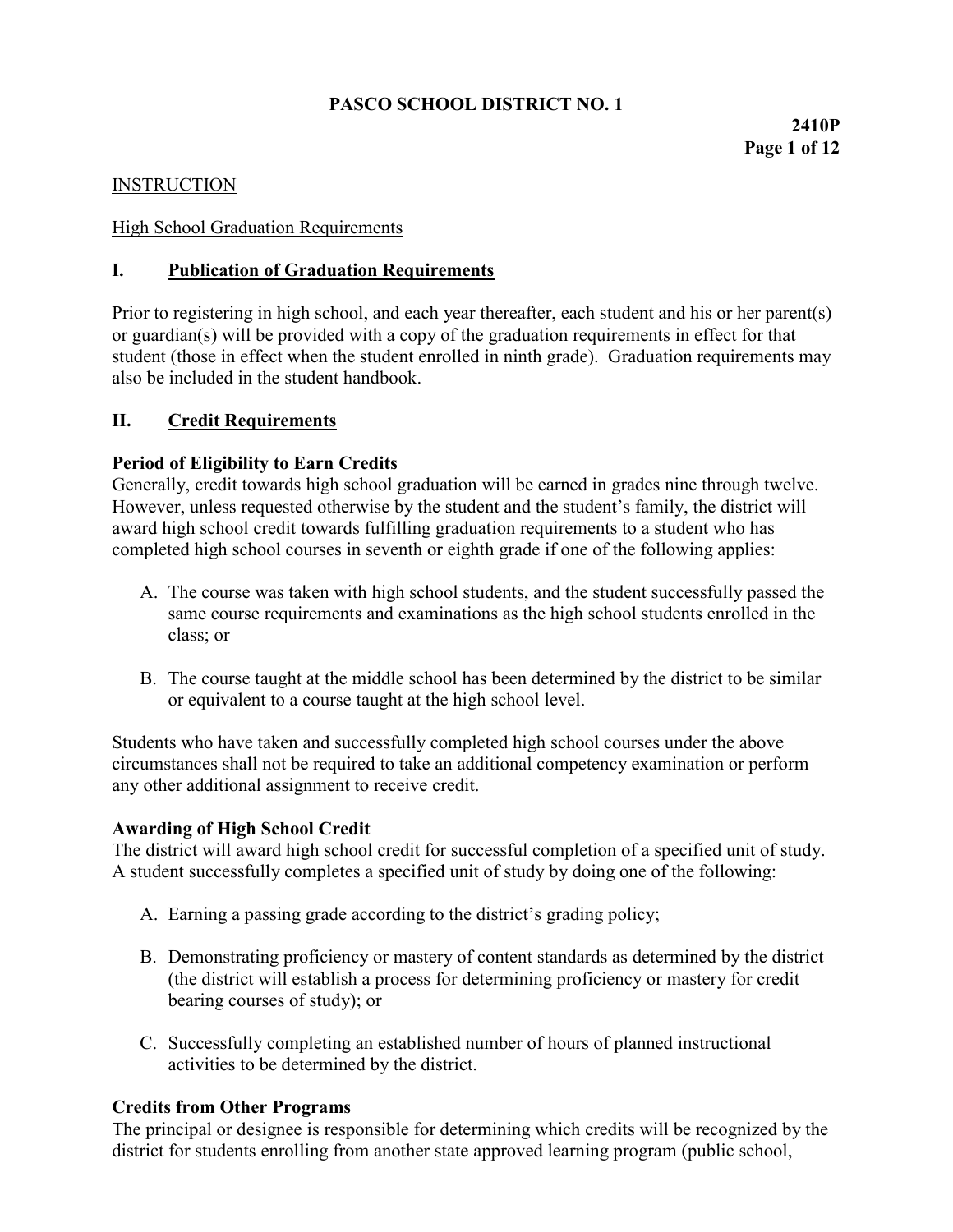approved private school, or home school), or from out-of-state, or out-of-country. The district will accept credits from another Washington public school or accredited state private school or accredited out-of-state public or private school to the extent the credit matches a district graduation requirement, or may be counted as an elective credit. The district will evaluate credits from unaccredited programs or home schools as described below for home school students. Decisions of the principal or designee may be appealed to the superintendent within fifteen school days of the initial decision.

| <b>Class of:</b>                                   | 2018           | 2019 and<br>beyond |
|----------------------------------------------------|----------------|--------------------|
| Entering 9 <sup>th</sup> grade<br>after July 1 of: | 2014           | 2015               |
| English                                            | 4              | 4                  |
| Mathematics                                        | 3              | З                  |
| Science                                            | 2              | 3                  |
| <b>Social Studies</b>                              | 3              | 3                  |
| Arts                                               | 1              | 2                  |
| <b>Health and Fitness</b>                          | $\overline{2}$ | 2                  |
| Career and Tech Ed                                 |                | 1                  |
| Occupational Education                             | 1              |                    |
| World Language                                     |                | 2                  |
| Electives                                          | 6              | 4                  |
| <b>Total Required Credits:</b>                     | 22             | 24                 |

### **Total Number of Credits Required**

#### **Subject Area Credit Requirements**

Courses approved for satisfying the subject area requirements as established by the State Board of Education are listed in the High School Course Guidebook.

**Alternative Programs** The district may grant credit toward graduation requirements for planned learning experiences primarily conducted away from the facilities owned, operated or supervised by a district.

A proposal for approval of out-of-school learning activities shall be submitted prior to the experience, shall be at no additional cost to the district, and shall include at least the following information:

- A. The name of the program or planned learning experience;
- B. The length of time for which approval is desired;
- C. The objective(s) of the program or planned learning experience;
- D. The state learning goals and related essential learning requirements that are a part of the program or planned learning experience; A description of how credits will be determined in accord with WAC 180-51-050(1);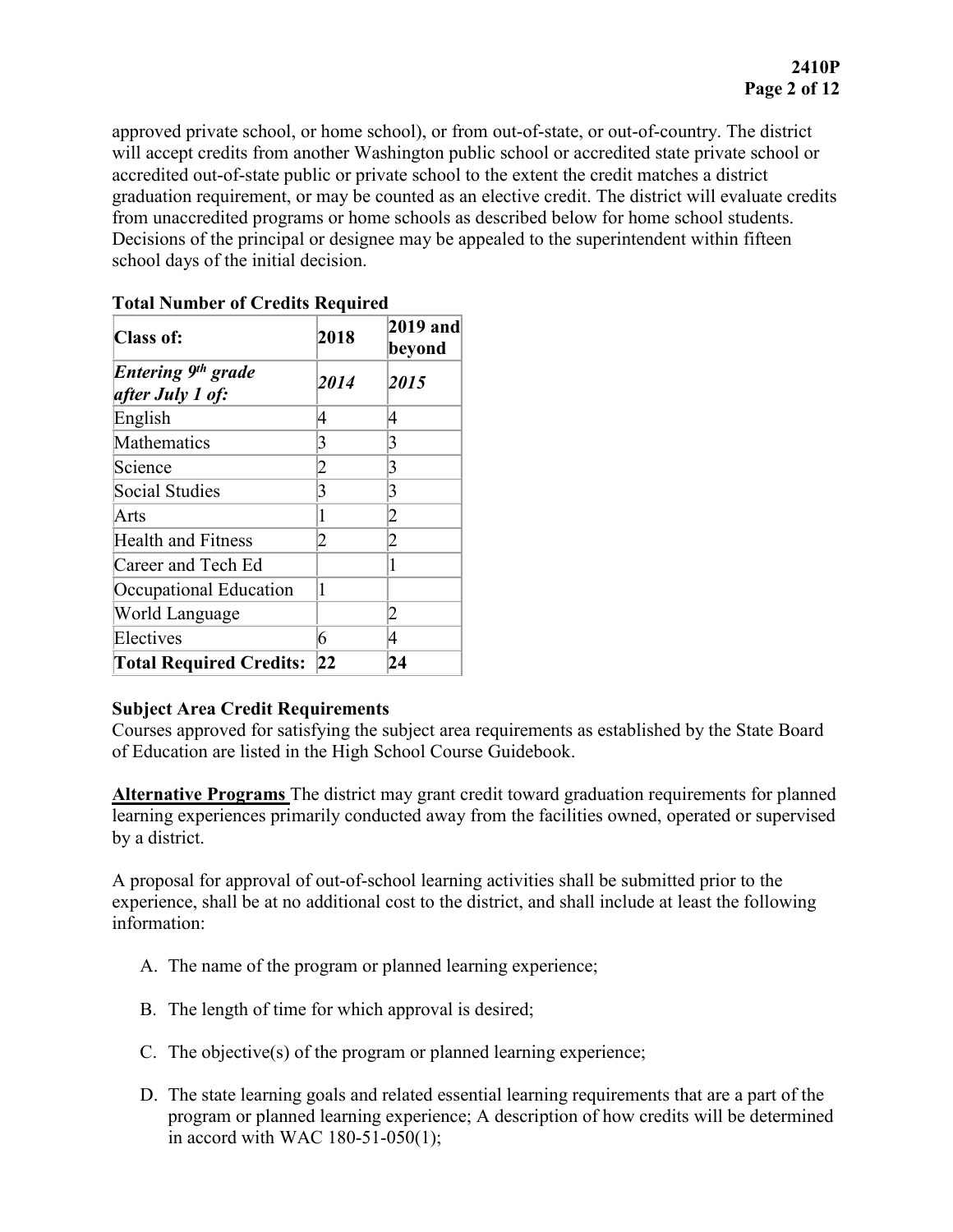- E. The content outline of the program and/or major learning activities and instructional materials to be used;
- F. A description of how student performance will be assessed;
- G. The qualifications of instructional personnel;
- H. The plans for evaluation of program; and
- I. How and by whom the student will be supervised.

A list of approved programs shall be kept on file in the superintendent's office. The superintendent or designee will communicate the reasons for approval or disapproval to those making the request.

### **Running Start**

The Running Start program allows high school juniors and seniors to attend community college classes (100 level or above) for part or all of their schedule. Students must be of junior standing or above to be eligible for the program. Students earn college credit, which is also converted and applied to their high school transcript.

In order to enroll in the Running Start program, students need to do the following:

- A. Contact the college they are interested in attending and arrange to take the ASSET or COMPASS placement test. The test is offered at various times and results are often available the following day. Minimum scores in reading and writing are required.
- B. Speak with their counselor to assess credits needed for graduation, then decide which courses they would like to take at the college. Note that part-time Running Start students will need to coordinate college classes so that they do not interfere with their high school classes. Full-time Running Start students will not be enrolled in courses at the high school, even when the community college they attend is not in session.
- C. Obtain a Running Start authorization form from the college or their high school counselor. The counselor will sign the form after the student completes their portion. A parent signature is required if the student is under 18 years old.
- D. Take the authorization form to the college and register for classes. Once the classes are completed, the college will notify the high school and credits will be added to the student's transcript.

## **Credit for Career and Technical Work-Based Learning**

The district regards work experience as a part of the educational program of students as part of the secondary school curriculum rather than just a device to relieve a staffing shortage. The district may grant credit for work experience based upon the following factors:

- A. The work program shall be supervised by the school.
- B. The work experience will specifically relate to the school program of the student.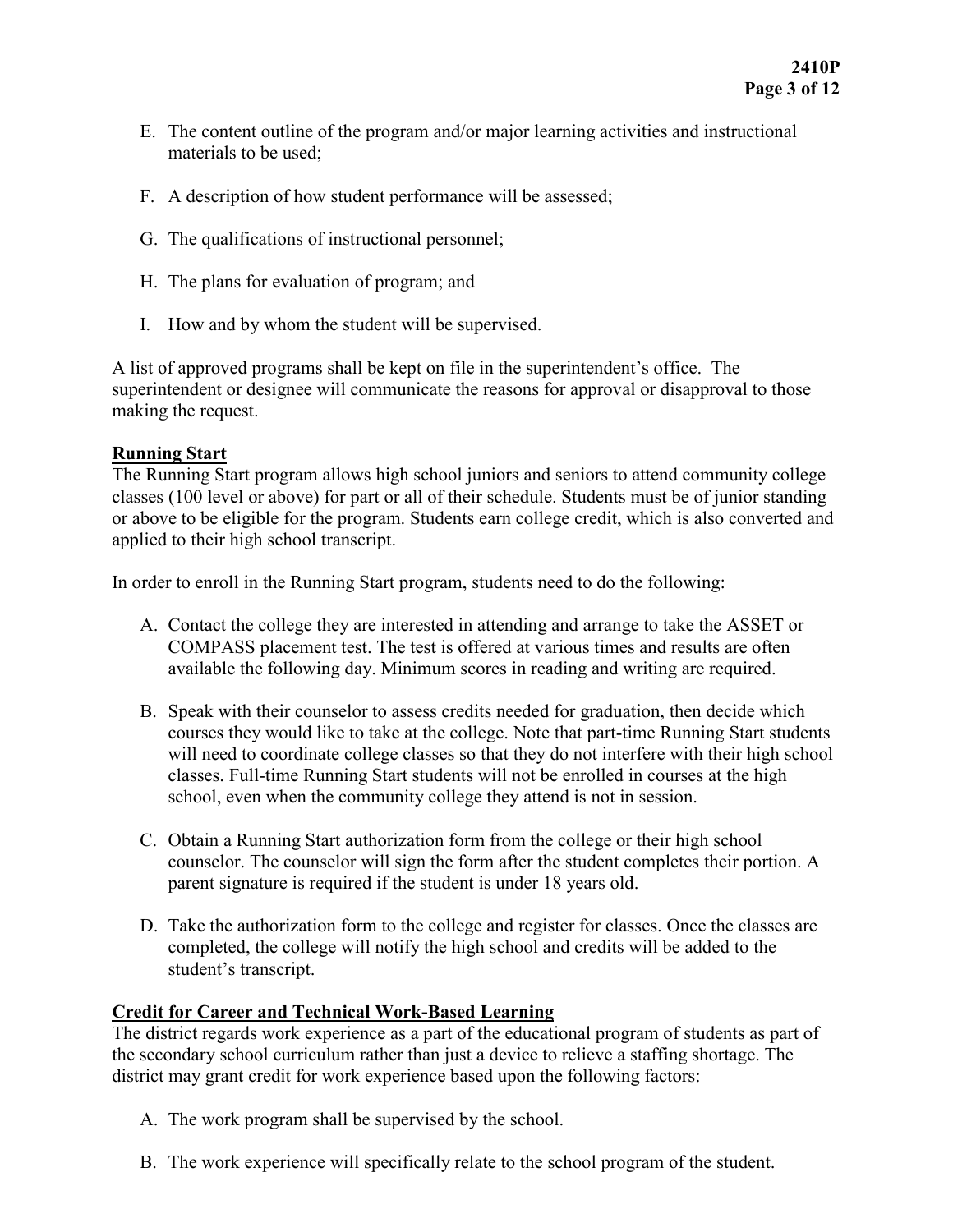- C. The work experience will represent growth in the student, and the type of work will have definite educational value.
- D. The work experience will provide a varied job experience.
- E. A work experience program shall be supplemented by an adequate program of guidance, placement, follow-up and coordination between job and school by the career placement counselor.
- F. The work experience may be a planned part of the credit given for a school subject (e.g., sales training class).
- G. The district may grant one credit for not less than one hundred eighty hours for instructional work based learning experience and not less than three hundred sixty hours of cooperative work based learning experience related to a student's school program.
- H. A student participating shall be legally employed and must have passed his or her sixteenth birthday.
- I. An employer's report of the student's work record, indicating satisfactory progress on the job, shall be filed with the school.
- J. The regular state apprenticeship program and school cooperatively develop the student's training, which meets standards for graduation requirements.
- K. The program standards and procedures align with the state career and technical work based learning standards.

## **National Guard High School Career Training**

Credit may be granted for National Guard high school career training in lieu of either required or elective high school credits. Approval by the district shall be obtained prior to a student's participation in a National Guard training program as follows:

- A. MIL Form 115 or an equivalent form now or hereafter provided by the National Guard shall be completed and filed with the school district; and
- B. The number of credits toward high school graduation to be granted shall be calculated, agreed upon by the student and an authorized representative of the school district, and such agreement noted on MIL Form 115 or such equivalent form.
- C. Credit toward high school graduation may be granted by the school district upon certification by a National Guard training unit commander that the student has met all program requirements.

#### **Home School Credit**

Guidelines for granting high school credit for home schooling are as follows:

A. To gain credit for a course of study, a student shall provide: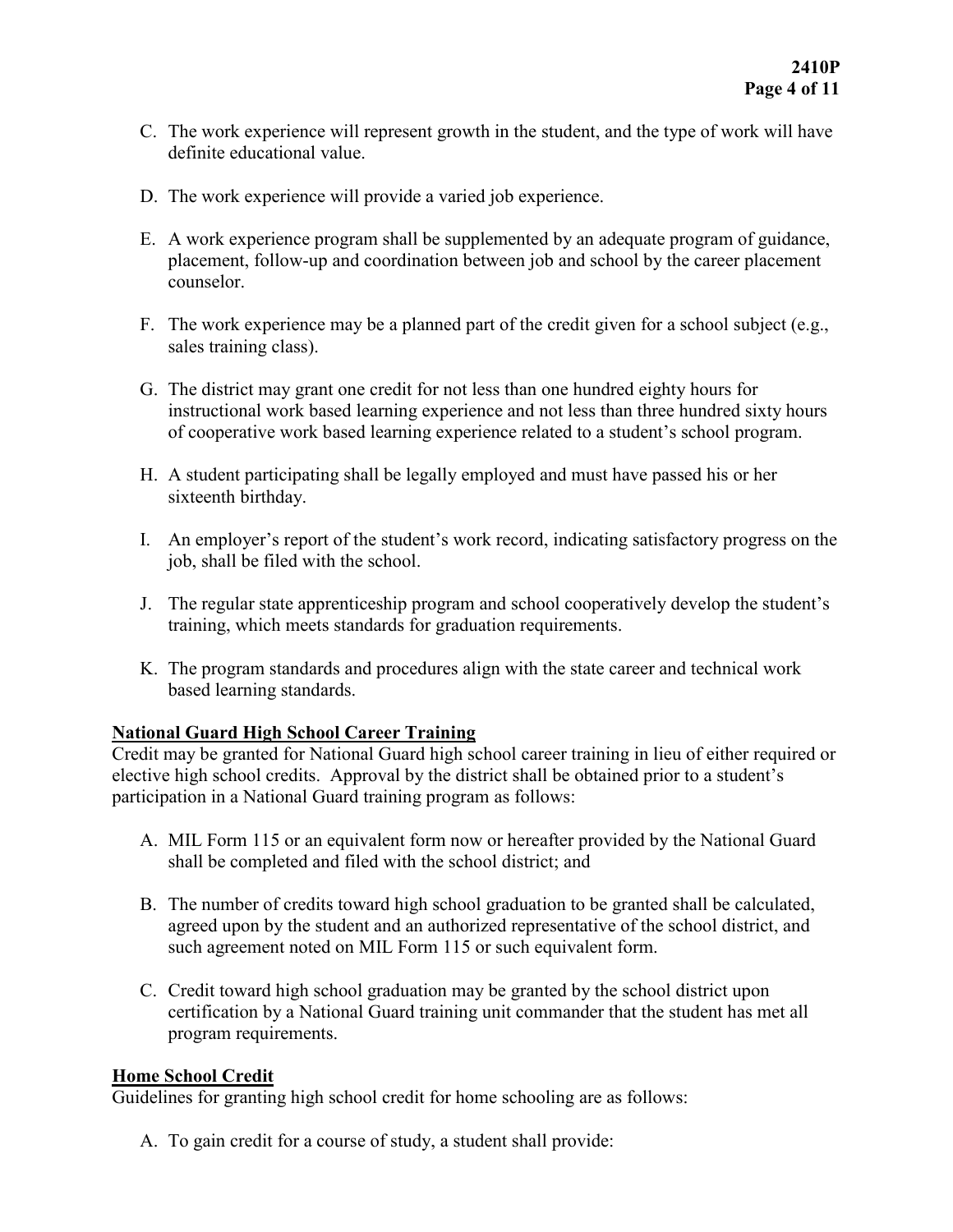- 1. A journal which reflects the actual work completed during a home-study course of study;
- 2. Exhibit(s) of any specific projects completed (e.g., themes, research papers, art and/or shop projects); and/or
- 3. Any such other performance-based exhibits of specific course-related accomplishments.
- B. To gain credit for a course of study, a student shall demonstrate proficiency (at a minimum of 80%) of 80% of the objectives of the course. Such testing shall be available as an ancillary service of the district if it is regularly available to all students. If not, the parent(s) or guardian(s) may engage district-approved personnel to conduct such an assessment at a cost to be determined by such personnel.
- C. Credit is granted for the following approved schools:
	- 1. Community colleges, vocational-technical institutes, four-year colleges and universities, and approved private schools in the State of Washington, and
	- 2. Other schools or institutions that are approved by the district after evaluation for a particular course offering.

## **III. High School and Beyond Plan Requirement**

Each student must have a high school and beyond plan to guide the student's high school experience and inform course taking that is aligned with the student's goals for education or training and career after high school.

High school and beyond plans must be initiated for students during the seventh or eighth grade to guide their high school experience and prepare them for postsecondary education or training and their careers. In preparation for initiating a high school and beyond plan, each student must first be administered a career interest and skills inventory.

The district encourages families to be involved in the process of developing and updating students' high school and beyond plans. Students' plans will be provided to students' parents or guardians in their native language if that language is one of the two most frequently spoken non-English languages of students in the district.

School staff will update students' plans to reflect high school assessment results and revised as necessary for changing interests, goals, and needs. Each student's high school and beyond plan will be updated to inform junior year course taking.

For students with an individualized education program (IEP), the high school and beyond plan must be developed and updated in alignment with their IEP, but in a similar manner and with similar school personnel as for all other students.

All high school and beyond plans will, at a minimum, include the following: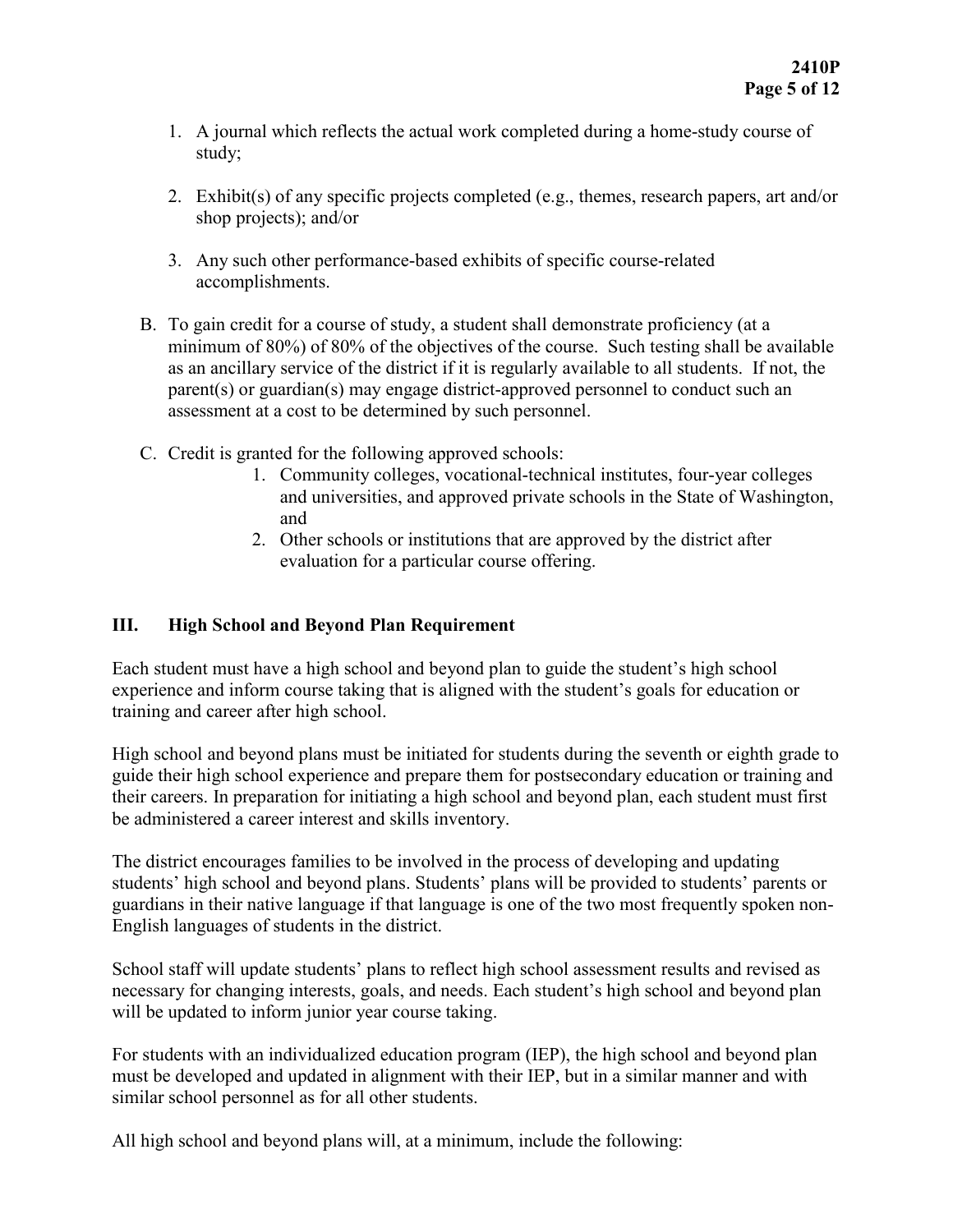- A. Identification of career goals, aided by a skills and interest assessment;
- B. Identification of educational goals;
- C. Identification of dual credit programs and the opportunities they create for students, including eligibility for automatic enrollment in advanced classes under RCW 28A.320.195, career and technical education programs, running start programs, AP courses, and college in the high school programs;
- D. Information about the college bound scholarship program established in chapter 28B.118 RCW;
- E. A four-year plan for course taking that does the following:
	- 1. Includes information about options for satisfying state and local graduation requirements;
	- 2. Satisfies state and local graduation requirements;
	- 3. Aligns with the student's secondary and postsecondary goals, which can include education, training, and career;
	- 4. Identifies course sequences to inform academic acceleration, as described in RCW 28A.320.195, that include dual credit courses or programs and are aligned with the student's goals;
	- 5. Includes information about the college bound scholarship program; and
	- 6. Evidence that the student has received the following information on federal and state financial aid programs that help pay for the costs of a postsecondary program:
		- i. Information about the documentation necessary for completing the applications; application timelines and submission deadlines; the importance of submitting applications early; information specific to student who are or have been in foster care; information specific to students who are, or are at risk of being, homeless; information specific to students whose family member or guardians will be required to provide financial and tax information necessary to complete the application; and
		- ii. Opportunities to participate in sessions that assist students and, when necessary, their family members or guardians, fill out financial aid applications.
- D. By the end of the twelfth grade, a current resume or activity log that provides a written compilation of the student's education, any work experience, and any community service and how the school district has recognized the community service.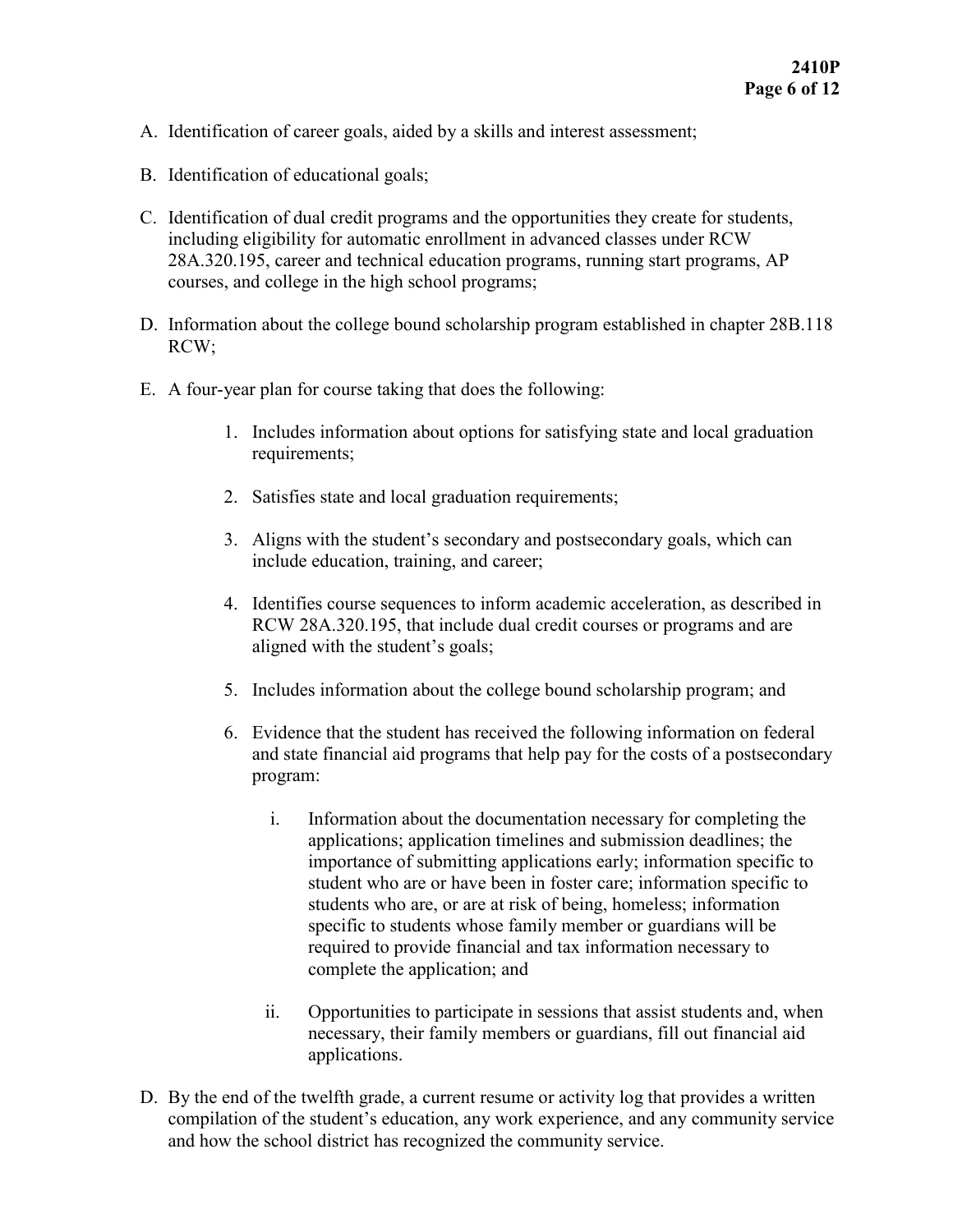### **IV. Graduation Pathway Options**

A student may choose to pursue one or more of the pathway options described below to demonstrate career and college readiness as long as the option chosen is in alignment with the student's high school and beyond plan. All students will attempt statewide high school assessments once, unless the student's Individualized Education Plan identifies a different pathway.

#### **Statewide High School Assessment**

A student may demonstrate career and college readiness by meeting or exceeding the graduation standard established by the State Board of Education on the statewide high school assessments in English language arts and mathematics.

### **Dual Credit Courses**

A student may demonstrate career and college readiness by completing and qualifying for college credit in dual credit courses in English language arts and mathematics. A dual credit course is a course in which a student qualifies for college and high school credit upon successfully completing the course.

## **V. High School Transition Courses**

A student may demonstrate career and college readiness by earning high school credit in a high school transition course in English language arts and mathematics. A high school transition course is a course offered in high school where successful completion by a high school student ensures the student college-level placement at participating institutions of higher education as defined in RCW 28B.10.016. High school transition courses must satisfy core or elective credit graduation requirements established by the State Board of Education.

## **AP Courses and International Baccalaureate Programs**

A student may demonstrate career and college readiness by earning high school credit, with a C+ grade, or receiving a three or higher on the AP exam, or equivalent, in AP, international baccalaureate, or Cambridge international courses in English language arts and mathematics; or receiving a four or higher on international baccalaureate exams.

For English language arts, successfully completing any of the following courses meets the standard: AP microeconomics, AP psychology, AP United States history, AP world history, AP United States government and politics, AP comparative government and politics, and any of the international baccalaureate individuals and societies courses.

For mathematics, successfully completing any of the following courses meets the standard: AP statistics, AP computer science, AP computer science principals, AP calculus, and any of the international baccalaureate mathematics courses.

#### **SAT or ACT Scores**

A student may demonstrate career and college readiness by meeting or exceeding the scores established by the state board of education for the mathematics portion and the reading, English, or writing portion of the SAT or ACT.

#### **Combination of Options**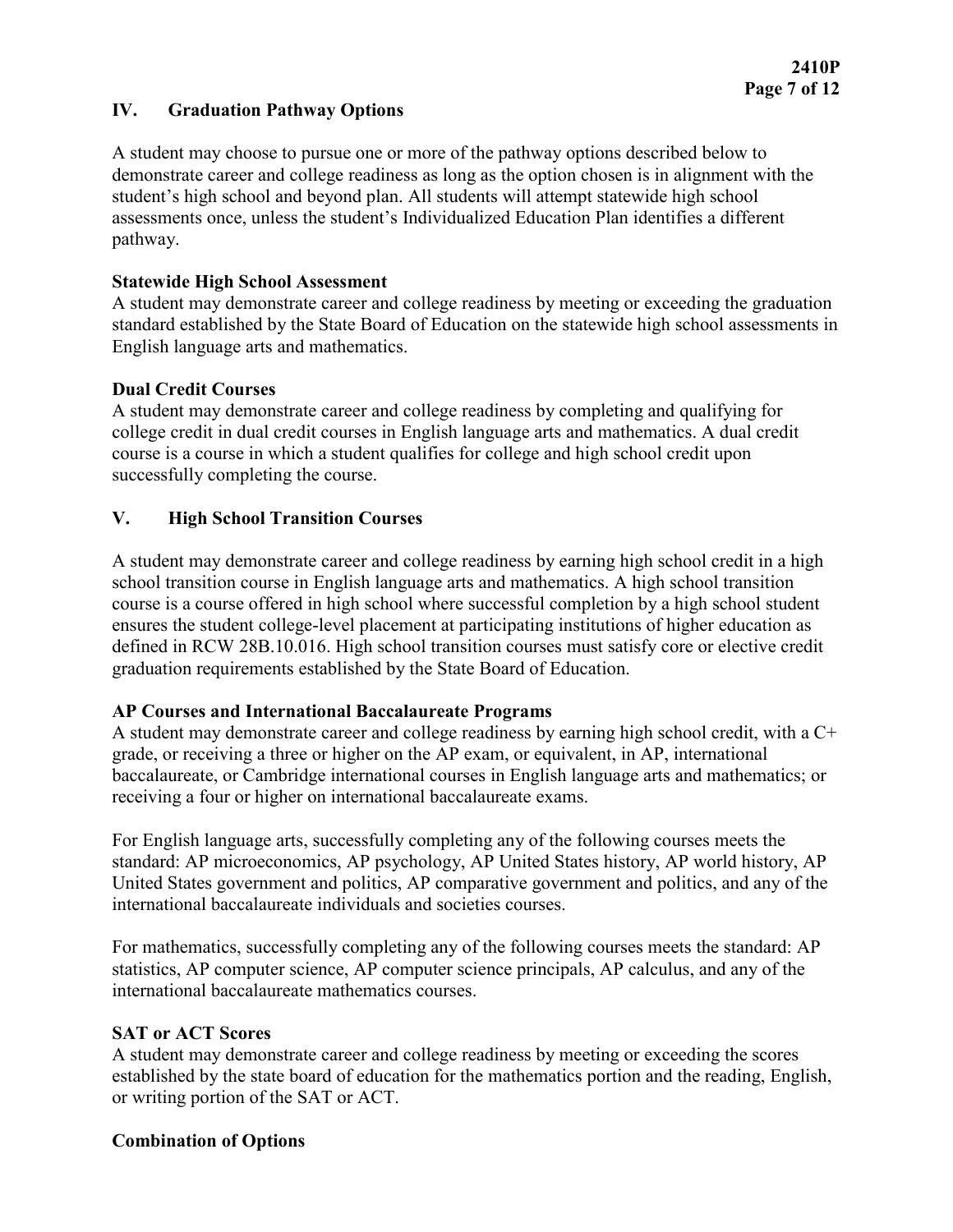A student may demonstrate career and college readiness by meeting any combination of at least one English language arts option and at least one mathematics option described above.

### **Armed Services Vocational Aptitude Battery (ASVAB)**

A student may demonstrate career and college readiness by meeting standard in the armed services vocational aptitude battery.

#### **Career and Technical Education Courses**

A student may demonstrate career and college readiness by completing a sequence of career and technical education courses that are relevant to a student's postsecondary pathway that meet either the curriculum requirements of core plus programs for aerospace, maritime, health care, information technology, or construction and manufacturing; or the minimum criteria identified in RCW 28A.700.030.

### **Expedited Appeal Process for Waiving Student Assessment Requirements**

For the graduating classes of 2014, 2015, 2016, 2017, 2018, 2019, and 2020, an expedited appeal process for waiving specific requirements in RCW 28A.655.061 pertaining to the certificate of academic achievement and the certificate of individual achievement is available for eligible students who have not met the state standard on the English language arts statewide student assessment, the mathematics high school statewide student assessment, or both. The student or the student's parent, guardian, or principal or designee may initiate an appeal with the district and the district has the authority to determine which appeals to submit to the superintendent of public instruction for review and approval.

A student in the class of 2014, 2015, 2016, or 2017 is eligible for the expedited appeal process if he or she has met all other graduation requirements established by the state and district.

A student in the class of 2018 is eligible for the expedited appeal process if he or she has met all other graduation requirements established by the state and district and has attempted at least one alternative assessment option as established in RCW 28A.655.065.

This expedited appeal process will no longer be available after August 31, 2022.

## **VI. Student's With an Individualized Education Program (IEP)**

The following process will be followed to help a student with an IEP graduate:

- A. By the age of 14, the student will participate with the IEP Team (including a special education teacher, general education teacher, parents, student, and other school personnel and agency representatives who will assist the student in achieving the goals of the IEP) in a discussion of transition service needs that focuses on the student's course of study.
- B. As an outcome of the discussion, the IEP will include appropriate graduation requirements based on the student's individual needs and abilities consistent with the student's transition plan. Modifications to the district's standard graduation requirements may include: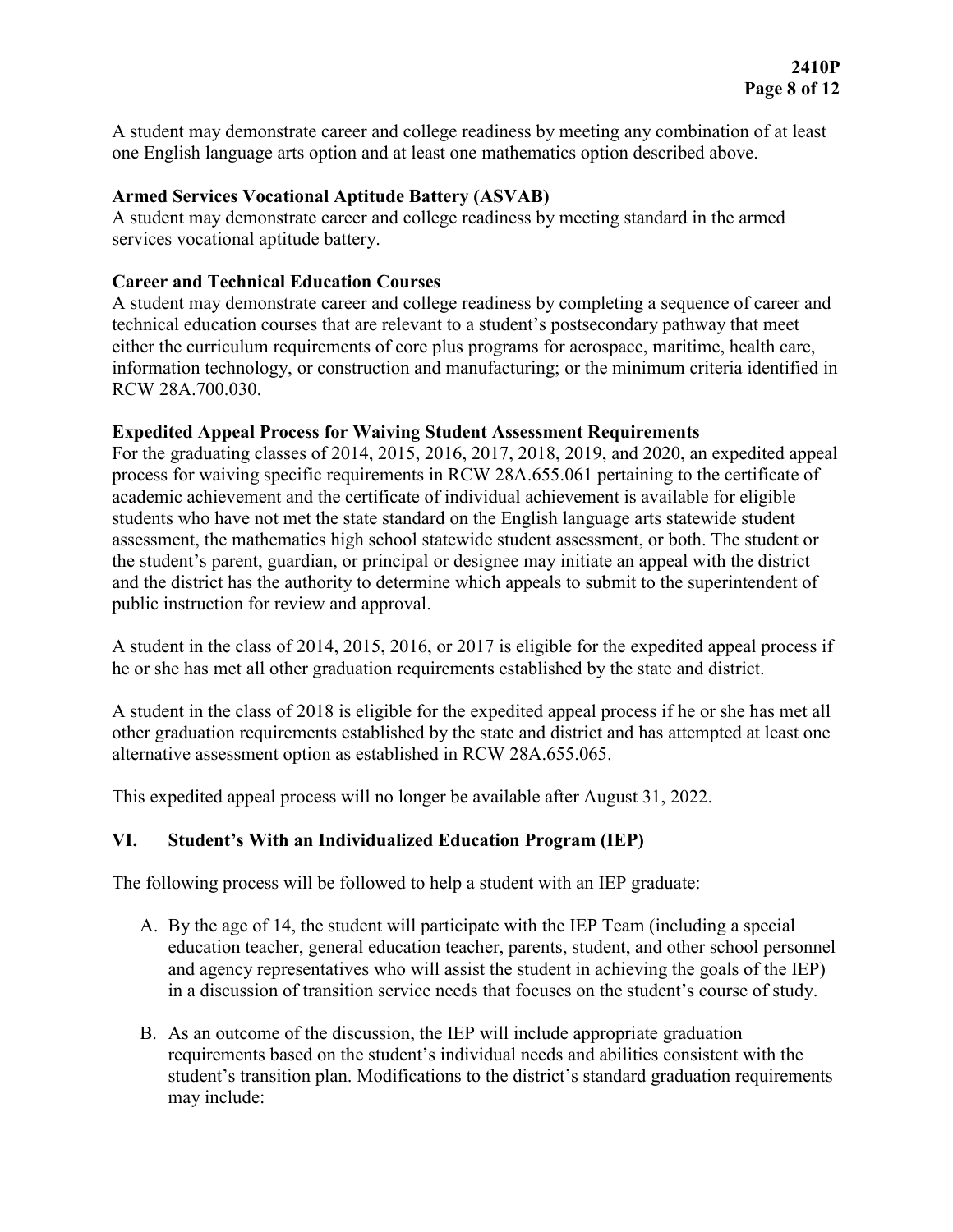- 1. Attainable alternate classwork or individualized activities substituted for standard requirements;
- 2. A statement of waiver for any waived standard graduation requirements; or
- 3. An extension of time for the student to remain in school to complete graduation requirements. The student may remain in school up to and including the school year in which the student reaches twenty-one years of age.
- C. The student will, in cooperation with his or her parent or guardian and the IEP team, determine:
	- 1. The projected date by which all graduation requirements will be met; and
	- 2. The projected date and conditions under which the student will participate in the graduation ceremony.
- D. The student will have an IEP that incorporates all issues and decisions from the above procedures. Any decision that modifies the district's standard graduation requirements will be made through the IEP process. Annually or as needed, the IEP will be reviewed or revised to accommodate the student's progress and development.

#### **VII. Seal of Biliteracy**

To be awarded the Washington Seal of Biliteracy, graduating high school students must meet the following criteria:

- A. Demonstrate proficiency in English by (1) meeting statewide minimum graduation requirements in English as established by the Washington State Board of Education and (2) meeting state standards on the reading and writing or English language arts assessment; and
- B. Demonstrate proficiency in one or more world language. For purposes of this section, "world language" is defined as a language other than English, including American Sign Language, Latin, and Native American or other indigenous languages or dialects. Proficiency may be demonstrated by one of the following methods:
	- 1. Passing a foreign language Advanced Placement exam with a score of 3 or higher;
	- 2. Passing an International Baccalaureate exam with a score of 4 or higher;
	- 3. Demonstrating intermediate-mid level or higher proficiency on the American Council on Teaching of Foreign Languages (ACTFL) guidelines using assessments approved by OSPI for competency-based credits;
	- 4. Demonstrating proficiency in speaking, writing, and reading the world language through other national or international assessments approved by OSPI, including the STAMP assessment.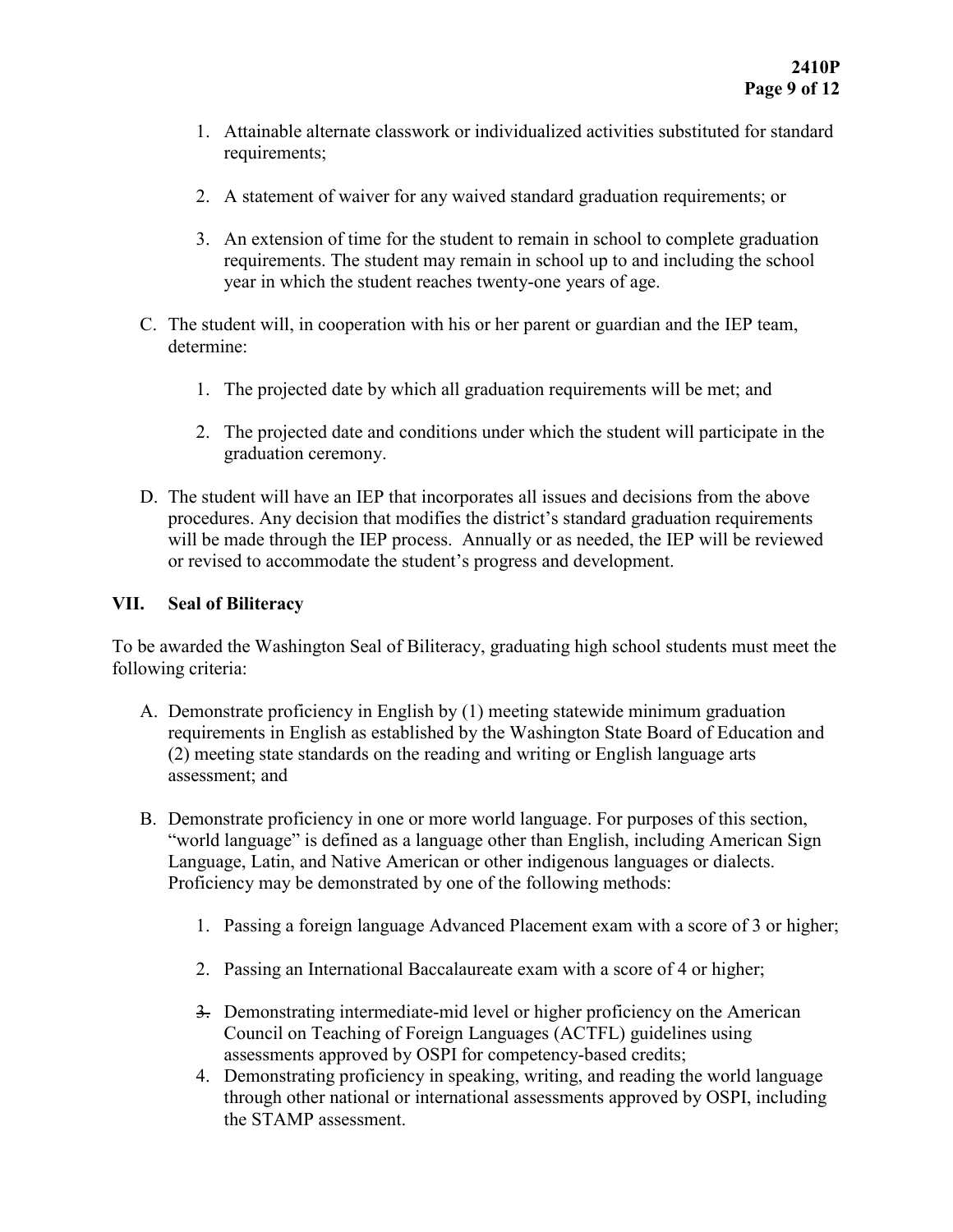## **VIII. Waiver of High School Graduation Credits**

The board seeks to provide all students with the opportunity to complete graduation requirements without discrimination and without disparate impact on groups of students. In so doing, the board acknowledges that circumstances may arise that prevent a student from earning all twenty-four credits required for high school graduation. Such circumstances may include, but are not limited to, the following:

- Experiencing homelessness;
- A health condition resulting in an inability to attend class;
- Limited English proficiency due to limited or no prior schooling;
- Disability, regardless of whether the student has an individualized education program or a plan under Section 504 of the federal Rehabilitation Act of 1973;
- Denial of an opportunity to retake classes or enroll in remedial classes free of charge during the first four years of high school;
- Transfer during the last two years of high school from a school with different graduation requirements; and
- Other circumstances (e.g., emergency, natural disaster, trauma, personal or family crisis) that directly compromised a student's ability to learn.

The board delegates to the superintendent or his/her designee discretion to grant a waiver of a maximum of two elective credits required for graduation. A student's parent/guardian or an adult student must file the district's Form 2410F-2 with the superintendent's office no later than thirty days prior to the student's scheduled graduation date. In order to graduate, students granted a waiver must earn seventeen required subject credits (four English, three Math, three Science, three Social Studies, two Health and Fitness, one Arts, one Career and Technical Education) which may be by satisfactory demonstration of competence as provided by WAC 180-51-050.

## A. **Procedure - Waiver of High School Graduation Credits**

A student or his/her parents/guardians may request a waiver of up to two elective credits during his/her year of expected graduation from high school due to the student's circumstances. The superintendent or designee will review each request on a case-by-case basis and use his or her judgment, experience and knowledge of the student to determine whether the circumstances exist to justify the waiver.

## B. **Request Process**

Requests will be made using the district's form made available for this purpose and will include any materials (e.g., letter from the student's licensed physician) that document the student's circumstances. Requests must be received by the superintendent or designee's office as early as possible and no less than the first day of Trimester 3 in the student's senior year . The superintendent or designee may waive the thirty-day deadline in cases of catastrophic events occurring within thirty days of graduation that have a direct effect on the student or students requesting a waiver.

## C. **Determination**

In determining whether to grant the request for waiver based on a student's circumstances such as those listed in in this policy and procedure, the superintendent or designee will consider factors such as: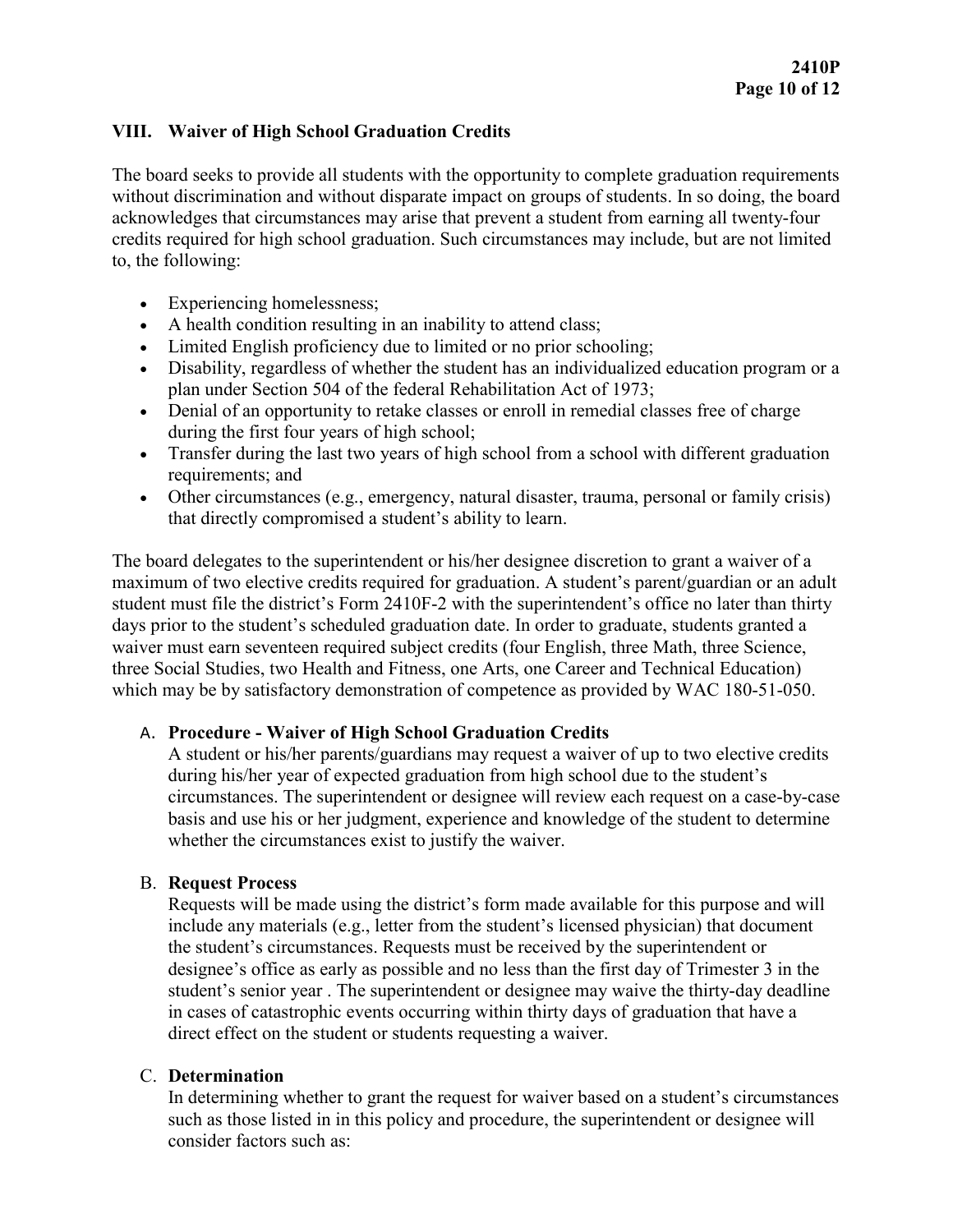- Unique limitations directly affecting the student as a result of the unusual circumstances;
- Whether the unusual circumstances were beyond the student's control;
- Whether the unusual circumstances compromised the student's ability to learn;
- The student's efforts to cope with the unusual circumstances;
- Documentation provided by the student's parents or guardians;
- Possible discriminatory effects on the student and/or possible disparate impact on a group of students if the waiver is not granted; and
- Significant decline in the student's academic performance following the occurrence of the unusual circumstances.

In considering whether to grant the waiver, the superintendent or designee may, in his or her discretion, consult with school staff who have knowledge of the student and with any person identified in the application as having knowledge of the student's unique circumstances.

# D. **Response Process**

The superintendent or designee will provide a response to a request for waiver within ten (10) business days or by the first day of Trimester 3 in the student's senior year, whichever occurs later. A response granting the waiver will include the number of elective credits that will be waived and notification that completion of the remainder of required credits is required for graduation. A response denying the waiver will state the reason(s) therefore, which may include, but are not limited to the following:

- The request was received within less than thirty days of graduation and does not concern a catastrophic event;
- The request did not include sufficient information to justify waiver of high school graduation credit; and
- The request was not based on documented or verifiable events that would justify waiver of high school graduation credit.

The superintendent or designee's decision is final and will only apply to the student's current graduation year.

# **IX. Graduation Ceremonies**

If students fulfill graduation requirements by the end of the last term of their senior year, they may participate in graduation ceremonies. Each student shall be awarded a diploma after satisfactorily completing local and state requirements. Upon request, each graduating student shall receive a final transcript. Each student shall be notified of this opportunity at least one month prior to the close of the school term.

Graduation ceremonies will be conducted in the following manner:

A. Each participating student must participate in the graduation ceremony rehearsal. Each student who participates will purchase or rent the proper cap and gown as designated by the school administration and the class advisor and officers.